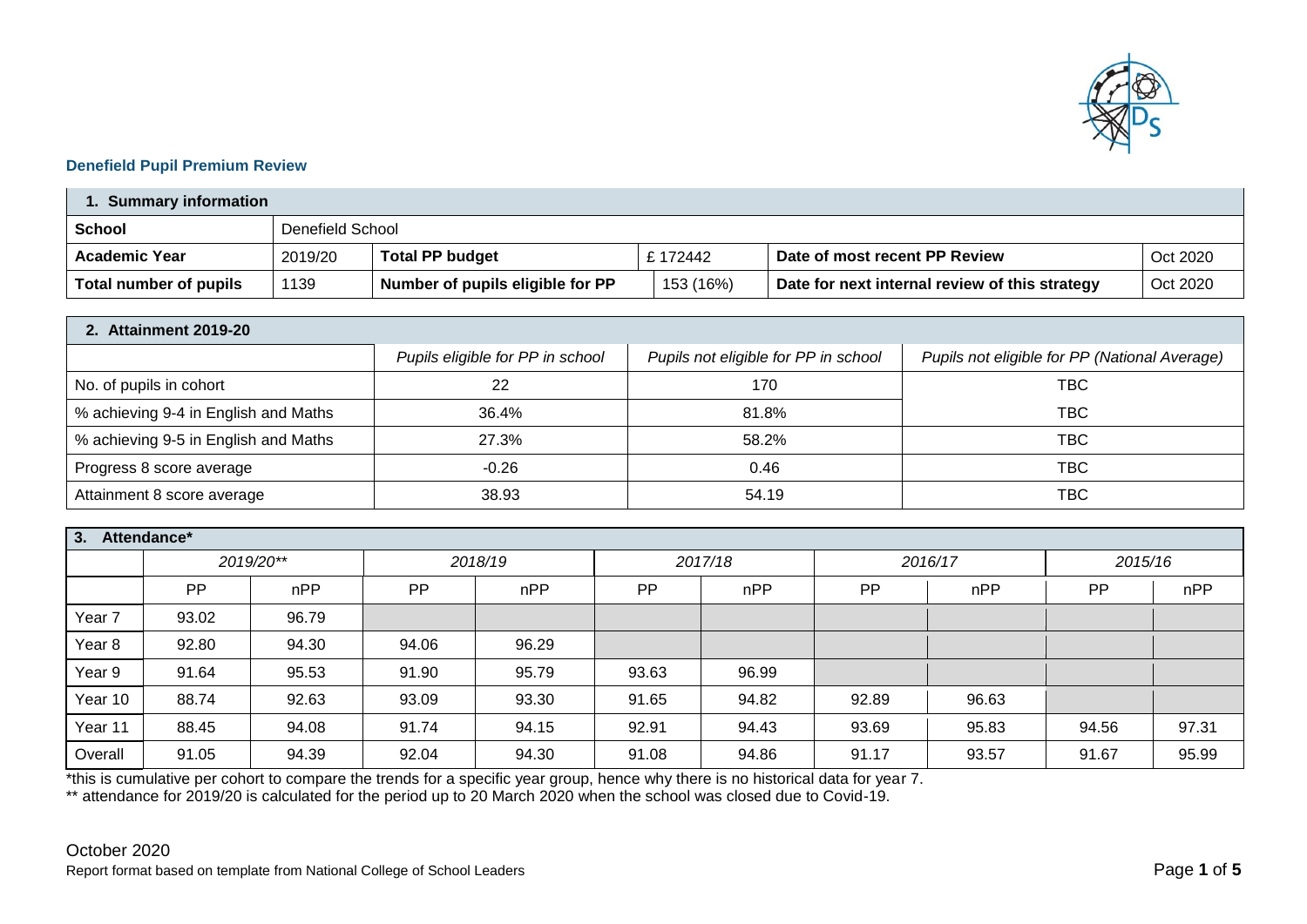| <b>Historic Pupil Premium Data</b><br>$\overline{4}$ . |         |         |          |         |         |  |  |
|--------------------------------------------------------|---------|---------|----------|---------|---------|--|--|
|                                                        | 18/19   | 17/18   | 16/17    | 15/16   | 14/15   |  |  |
| No. in cohort                                          | 33      | 33      | 34       | 34      | 34      |  |  |
| % achieving 9-4 / 5A*-C including EM                   | 24.2%   | 50%     | 47.1%    | 38.2%   | 35.3%   |  |  |
| % achieving 9-4 / A*-C in English and Maths            | 9.1%    | 23.5%   | 17.6%    | 44.1%   | 41.2%   |  |  |
| Progress 8 score average                               | $-1.15$ | $-0.35$ | $-0.199$ | $-0.49$ | $-0.22$ |  |  |
| Attainment 8 score average                             | 28.73   | 38.9    | 35.9     | 40.6%   | 43.2%   |  |  |
| % pupils achieving the Ebacc                           | 6.1%    | 14.7%   | 26.9%    | 23.5%   | 14.7%   |  |  |

| 5. Evaluation of barriers to attainment in 2019/20:                                                                                                                                                                                                                                                   |                                                                                                                                                                                                                                                                                                                                                             |                                                                                                                                                                                                                                                                                                                                          |  |  |  |  |  |
|-------------------------------------------------------------------------------------------------------------------------------------------------------------------------------------------------------------------------------------------------------------------------------------------------------|-------------------------------------------------------------------------------------------------------------------------------------------------------------------------------------------------------------------------------------------------------------------------------------------------------------------------------------------------------------|------------------------------------------------------------------------------------------------------------------------------------------------------------------------------------------------------------------------------------------------------------------------------------------------------------------------------------------|--|--|--|--|--|
| <b>Barriers</b>                                                                                                                                                                                                                                                                                       | <b>Desired Outcome</b>                                                                                                                                                                                                                                                                                                                                      | Progress towards outcome                                                                                                                                                                                                                                                                                                                 |  |  |  |  |  |
| Inconsistency of student experience in the<br>classroom<br>Low ambition of students by staff,<br>parents/carers and the students themselves<br>Class size and banding                                                                                                                                 | PP and SEND attainment to be in line with<br>their peers through Quality first teaching and<br>staff CPD.                                                                                                                                                                                                                                                   | Progress 8 improved from -1.17 to -0.26. This has improved by 0.91.<br>Attainment 8 improved from 19.24 to 15.26. This has improved by<br>3.98.<br>The percentage of PP students achieving 9-4 in English and maths                                                                                                                      |  |  |  |  |  |
| Students that are behind/have made less<br>progress than peers<br>Any SEND Students significantly below ARE in<br>literacy are unable to access learning to same<br>level as peers<br>Impact of low reading speed on completion of<br>exams in timed conditions                                       | Targeted Subject Workshops and targeted<br>Literacy support.                                                                                                                                                                                                                                                                                                | rose from 24.2% to 36.4%.<br>PP students obtaining a standard pass in English rose from 39.4% to<br>68.2%. PP students obtaining a strong pass in English rose from<br>27.3% to 36.4%. The gap for a standard pass closed by 19% and the<br>gap for a strong pass closed by 1%.                                                          |  |  |  |  |  |
| Low attendance by PP students due to:<br>Low ambition/self-esteem of students<br>Lack of student engagement<br>$\bullet$<br>Lack of parent/carer engagement<br>Communication with the hardest to reach<br>parents/carers<br>Low value of education<br><b>Exclusions</b><br><b>Financial situation</b> | PP attendance will have improved to<br>$\bullet$<br>94% and PP PA not below 15%<br>PP students will attend school on par<br>$\bullet$<br>with non PP peers<br>Greater ambition and expectations for PP<br>$\bullet$<br>and SEND students through targeted<br>SEND and PP ambition mentorship.<br>Increased participation in extra-curricular<br>activities. | Unable to evaluate impact on attendance due to Covid-19. PP<br>students in general were affected by the pandemic more than non-PP<br>students as our PP cohort tend to travel further and are more likely to<br>be using public transport, therefore we had a number self-isolating for<br>various reasons in the weeks before lockdown. |  |  |  |  |  |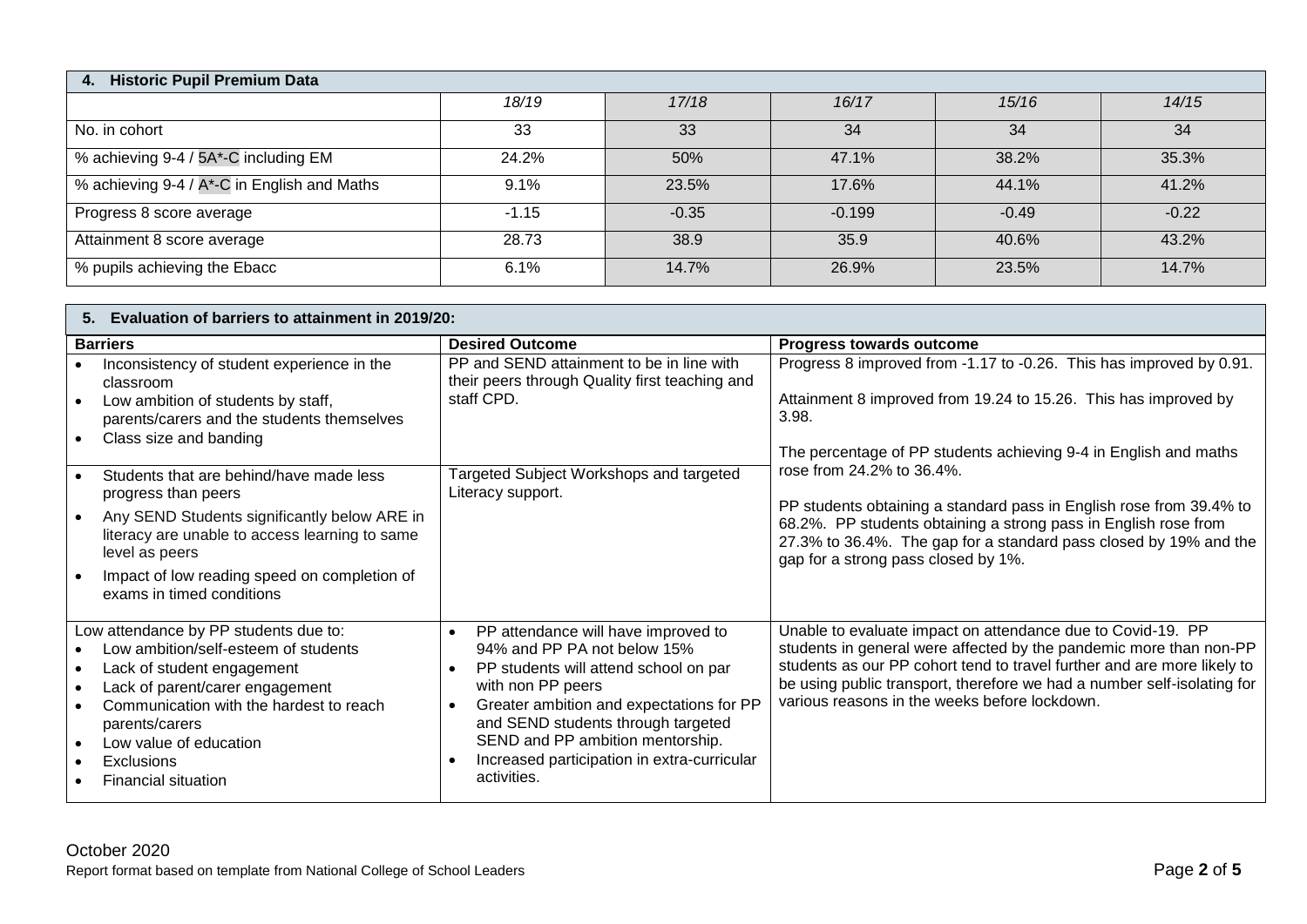| 6. Review of expenditure                                                                                                       |                                                                                                                                                                                                                                                                                                                                                                                                                                                                                                                                                                                                    |                                                                                                                                 |                                                                                                                                                                                                                                                                                                                                                                                                                                                                                                                                                                     |                                                                                                                                                                                                                                                                                                                                        |         |  |  |
|--------------------------------------------------------------------------------------------------------------------------------|----------------------------------------------------------------------------------------------------------------------------------------------------------------------------------------------------------------------------------------------------------------------------------------------------------------------------------------------------------------------------------------------------------------------------------------------------------------------------------------------------------------------------------------------------------------------------------------------------|---------------------------------------------------------------------------------------------------------------------------------|---------------------------------------------------------------------------------------------------------------------------------------------------------------------------------------------------------------------------------------------------------------------------------------------------------------------------------------------------------------------------------------------------------------------------------------------------------------------------------------------------------------------------------------------------------------------|----------------------------------------------------------------------------------------------------------------------------------------------------------------------------------------------------------------------------------------------------------------------------------------------------------------------------------------|---------|--|--|
| <b>Previous Academic Year</b>                                                                                                  |                                                                                                                                                                                                                                                                                                                                                                                                                                                                                                                                                                                                    | 2019/20                                                                                                                         |                                                                                                                                                                                                                                                                                                                                                                                                                                                                                                                                                                     |                                                                                                                                                                                                                                                                                                                                        |         |  |  |
| <b>Desired outcome</b><br><b>Chosen action/approach</b>                                                                        |                                                                                                                                                                                                                                                                                                                                                                                                                                                                                                                                                                                                    | <b>Estimated impact:</b> Did you meet the<br>success criteria? Include impact on<br>pupils not eligible for PP, if appropriate. | <b>Lessons learned</b><br>(and whether you will continue with this<br>approach)                                                                                                                                                                                                                                                                                                                                                                                                                                                                                     | Cost                                                                                                                                                                                                                                                                                                                                   |         |  |  |
| PP and SEND<br>attainment to<br>be in line with<br>their peers<br>through<br><b>Quality first</b><br>teaching and<br>staff CPD | staff know who their PP/SEND<br>$\bullet$<br>students are<br>plan to meet their needs<br>$\bullet$<br>Re launch Charter and introduce<br>$\bullet$<br>once aspect of the charter each<br>week- briefing and staff bulletin<br>comprehensive package of CPD to<br>support the above<br>Processing speed-<br>chunking/strategies to increase<br>reading speed/<br>Modelling and its importance<br>$\bullet$<br>PP students in Year 7 and 8 were<br>tutored by high attaining students in<br>Year 9 and 10; with the aim of<br>increasing confidence and ambition<br>as well as improving attainment. |                                                                                                                                 | Reduction in Progress 8 gap by 0.91<br>demonstrates that in 2019/20 Quality<br>First Teaching improved and barriers<br>were removed for PP students in<br>comparison to 2018/19.<br>Exams concessions were identified and<br>support put in place for students from an<br>early stage and 'practiced' to ease<br>anxiety and ensure it was fit for purpose.<br>Teachers taught exam strategy and<br>modelled exam practice.<br>All students benefitted from smaller<br>class sizes where required and from<br>greater distribution of more challenging<br>students. | Whole school focus of QFT and meeting<br>needs of SEND and PP students is key.<br>SLT need to ensure this focus is kept high<br>on all teachers/staff agendas for every<br>lesson.<br>Covid-19 Response:<br>PP students were invited in to key worker<br>bubble as appropriate to support their<br>continued learning during lockdown. | £59 700 |  |  |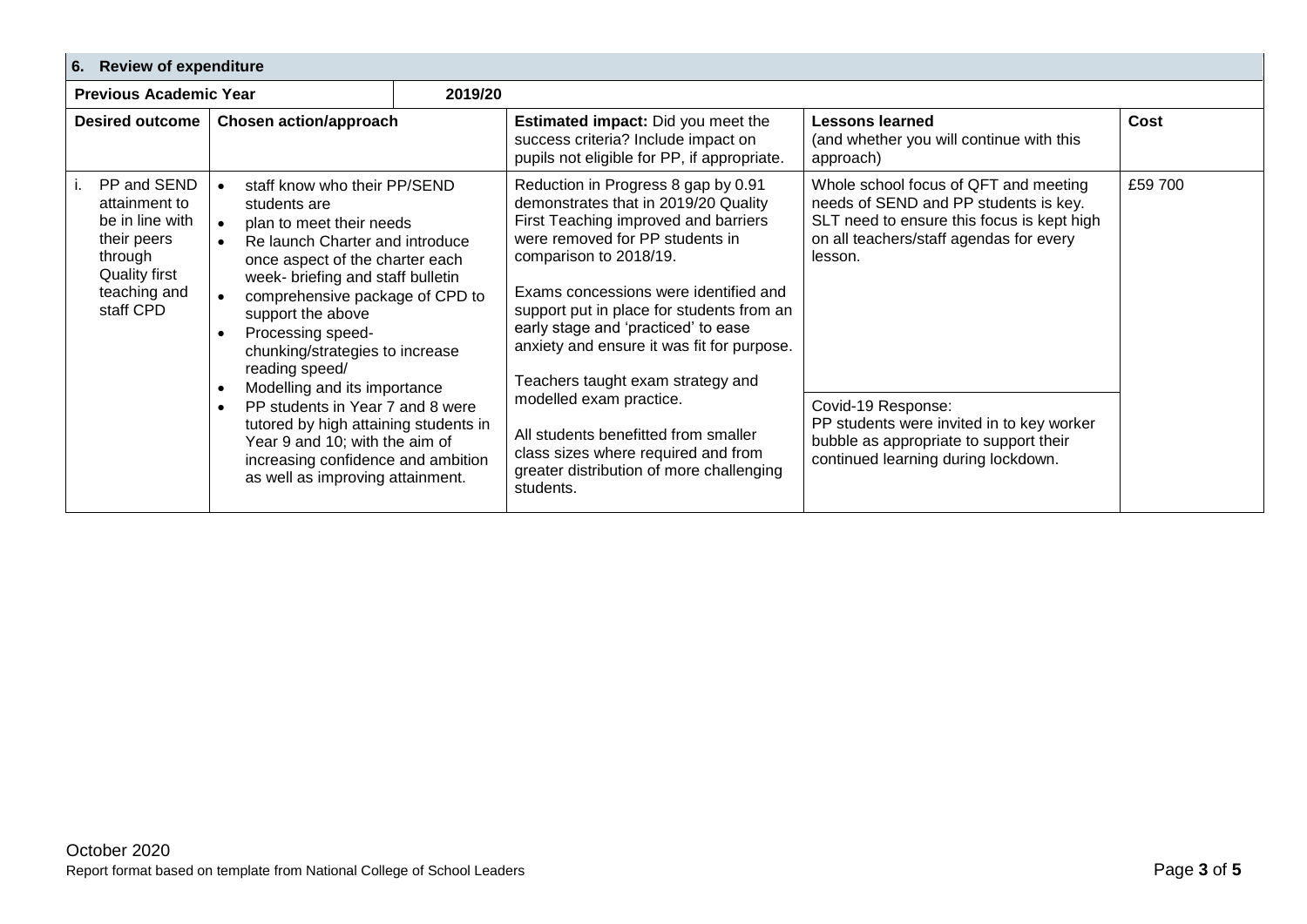| <b>Desired</b><br>outcome                                                      | <b>Chosen action/approach</b>                                                                                                                                                                                                                                                                                                                                                                           | <b>Estimated impact:</b> Did you meet the<br>success criteria? Include impact on<br>pupils not eligible for PP, if appropriate.                                                                                                                                                                                                                                                                                                                                                                          | <b>Lessons learned</b><br>(and whether you will continue with this<br>approach)                                                                                                                                                                                                                                                                                                                                                                                                                                                                                                                                                                                                                                                                                                                                                                                                                                         | Cost    |
|--------------------------------------------------------------------------------|---------------------------------------------------------------------------------------------------------------------------------------------------------------------------------------------------------------------------------------------------------------------------------------------------------------------------------------------------------------------------------------------------------|----------------------------------------------------------------------------------------------------------------------------------------------------------------------------------------------------------------------------------------------------------------------------------------------------------------------------------------------------------------------------------------------------------------------------------------------------------------------------------------------------------|-------------------------------------------------------------------------------------------------------------------------------------------------------------------------------------------------------------------------------------------------------------------------------------------------------------------------------------------------------------------------------------------------------------------------------------------------------------------------------------------------------------------------------------------------------------------------------------------------------------------------------------------------------------------------------------------------------------------------------------------------------------------------------------------------------------------------------------------------------------------------------------------------------------------------|---------|
| Targeted<br>ii.<br>Subject<br>Workshops<br>and targeted<br>Literacy<br>support | CL for maths and English to run<br>$\bullet$<br>workshops in tutor time for<br>PP/SEND students targeting gaps in<br>knowledge as identified in 2019<br>exam analysis<br>Science<br>$\bullet$<br>Option subjects<br>$\bullet$<br>Whole school literacy word of the<br>$\bullet$<br>week<br>Increase reading speed of PP/SEND<br>$\bullet$<br>students- SWR intervention during<br>year 11 study period. | These interventions were initiated, and<br>the maths breakfast workshop was the<br>most successful in terms of student<br>attendance and engagement.<br>Those PP students who consistently<br>attended improved their reading speeds.<br>However, the group progressed and<br>developed, in line with their needs, and<br>began looking at key words and exam<br>technique, to boost exam confidence.<br>Data was shared regularly with staff and<br>within the Headteachers report and to<br>governors. | It is challenging for staff to reach those<br>students most in need of subject<br>intervention as it is PP students that will not<br>voluntarily stay beyond the school day.<br>Whilst this approach will continue post-<br>lockdown, it is key that subject specific<br>interventions, that PP students will attend,<br>are put in place. For 2020/21 Academic<br>Tutors are in place to provide specific<br>targeted and tracked small group and 1:1<br>tuition to those students who have fallen<br>behind the most, compared to their peers.<br>The offer of food, at any departmental<br>intervention, encourages attendance.<br>Covid-19 Response:<br>Key PP students with SEND invited in<br>during term 6 to receive personalised<br>literacy intervention.<br>Key PP students with SEND invited in<br>$\bullet$<br>during term 5 and 6 for ELSA support,<br>support with completing work and<br>social skills. | £51 430 |